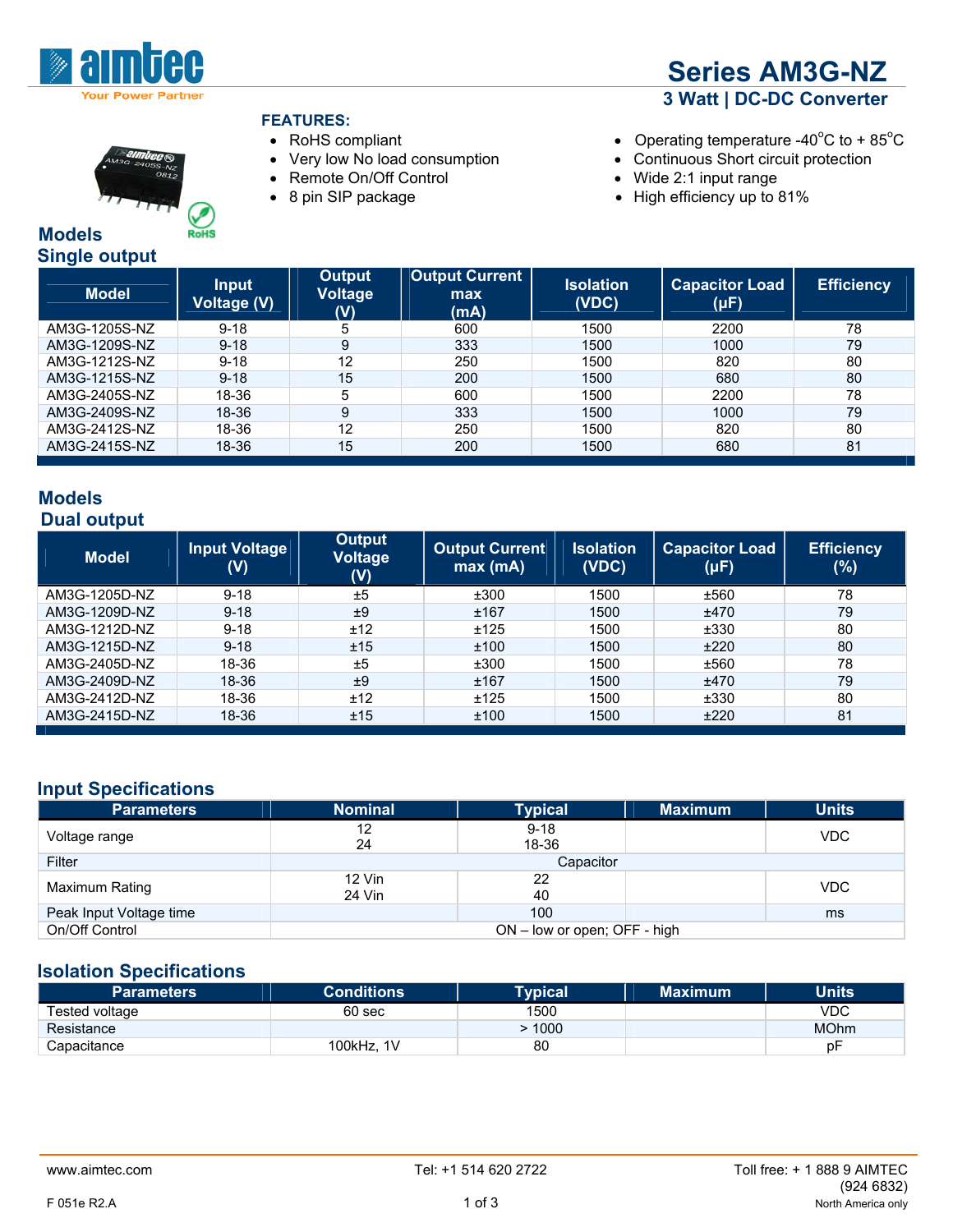

# **Series AM3G-NZ**

 **3 Watt | DC-DC Converter**

# **Output Specifications**

| <b>Parameters</b>        | <b>Conditions</b>        | <b>Typical</b> | <b>Maximum</b> | <b>Units</b>       |
|--------------------------|--------------------------|----------------|----------------|--------------------|
| Voltage accuracy         |                          | ±3             |                | $\%$               |
| Voltage balance          | Dual Output 25~100% load | ±5             |                | $\%$               |
| Short Circuit protection | Auto recovery            | Continuous     |                |                    |
| Line voltage regulation  | LL~HL                    | ±0.5           |                | $\%$               |
| Load voltage regulation  | load 10~100%             | $\pm 1$        |                | $\frac{0}{0}$      |
| Temperature coefficient  |                          | ±0.03          |                | $%$ <sup>o</sup> C |
| Ripple & Noise           | At 20MHz Bandwidth       | 100            |                | $mV$ p-p           |

## **General Specifications**

| <b>Parameters</b>                         | <b>Conditions</b>                                                   | <b>Typical</b>  | <b>Maximum</b> | <b>Units</b> |  |
|-------------------------------------------|---------------------------------------------------------------------|-----------------|----------------|--------------|--|
| Switching frequency                       | 100% load                                                           | >200            | 500            | <b>KHz</b>   |  |
| Operating temperature                     | With derating above 71°C                                            | $-40$ to $+85$  |                | °C           |  |
| Storage temperature                       |                                                                     | $-50$ to $+125$ |                | $^{\circ}$ C |  |
| No load power consumption                 |                                                                     | 100             |                | mW           |  |
| Cooling                                   | Free air convection                                                 |                 |                |              |  |
| Humidity                                  | Non condensing                                                      |                 | 95             | $\%$         |  |
| Case material                             | Non-conductive black plastic (UL94V-0 rated)                        |                 |                |              |  |
| Weight                                    |                                                                     | 6               |                | g            |  |
| <b>Dimensions</b> $(L \times H \times W)$ | $0.87 \times 0.37 \times 0.47$ inch<br>$22 \times 9.5 \times 12$ mm |                 |                |              |  |
| <b>MTBF</b>                               | $>1000000$ hrs (MIL-HDBK -217F, Ground Benign, $t=+25^{\circ}$ C)   |                 |                |              |  |

# **Pin Out Specifications Dimensions Dimensions**

| Pin             | <b>Single</b>  | <b>Dual</b>    |  |
|-----------------|----------------|----------------|--|
|                 | - V Input      | - V Input      |  |
| 2               | + V Input      | + V Input      |  |
| 3               | On/Off Control | On/Off Control |  |
| 5               | N.C.           | N.C.           |  |
| + V Output<br>6 |                | + V Output     |  |
| - V Output<br>7 |                | Common         |  |
| CS<br>8         |                | - V Output     |  |









Note: Unit:mm(inch) Pin tolerances: ±0.10mm(±0.004inch)<br>General tolerances: ±0.25mm(±0.010inch)

| <b>CS Capacitor Table</b>                                     |                |  |  |               |  |  |
|---------------------------------------------------------------|----------------|--|--|---------------|--|--|
| 12V 15V<br><b>Vout</b><br>9V<br>$\overline{24V}$<br><b>5V</b> |                |  |  |               |  |  |
| C <sub>S</sub>                                                | $47uF - 100uF$ |  |  | $10uF - 47uF$ |  |  |